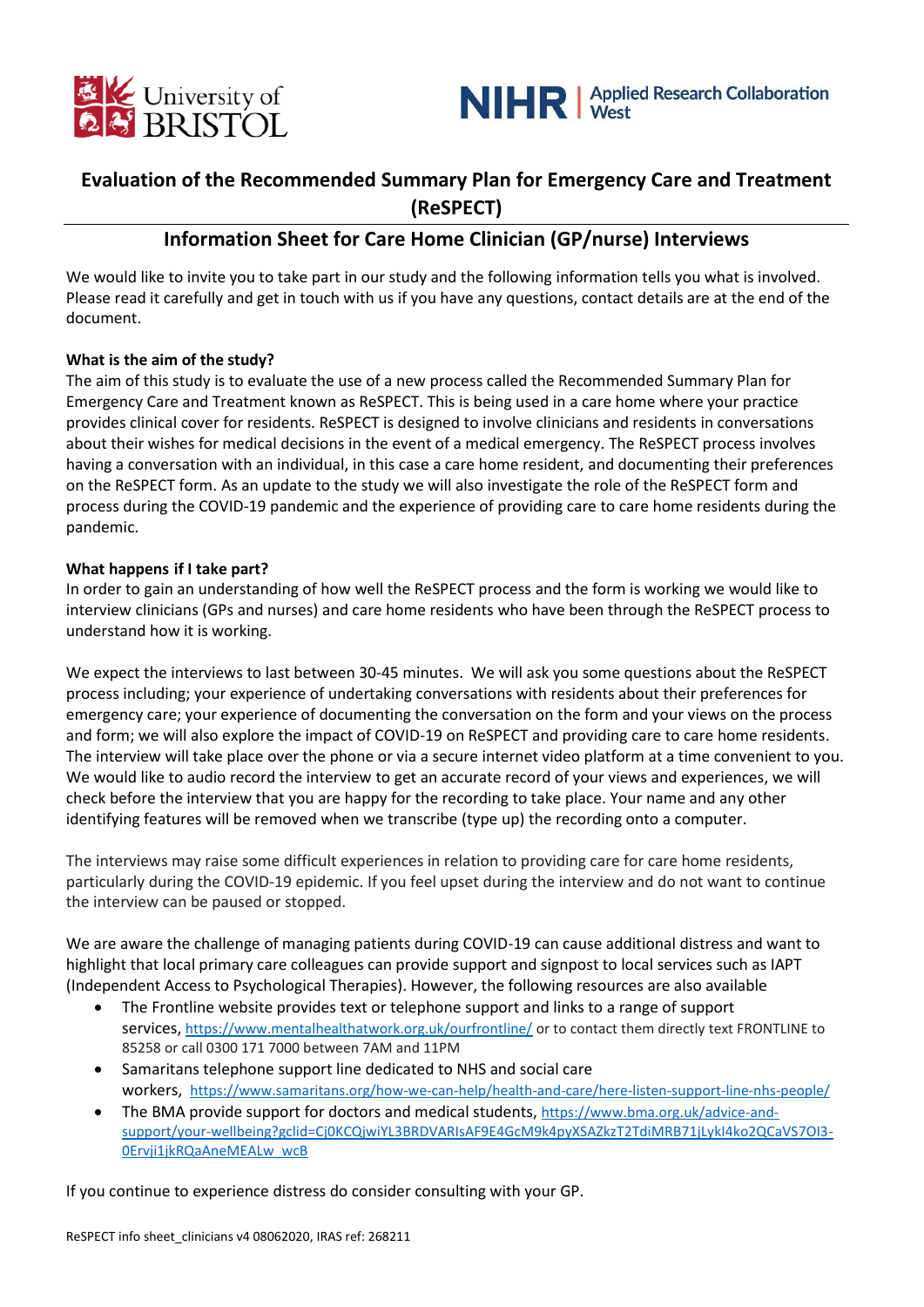# **Why have I been chosen to take part?**

You have been chosen because the care home that your practice covers is participating in the evaluation and you are one of the clinicians who has completed the ReSPECT process with a resident. The interviews and evaluation are being undertaken independently by the research team at University of Bristol who are part of NIHR ARC West\*, the care home and the resident will not be able to see what you have said in your interview.

### **Do I have to take part?**

It's up to you to decide whether to take part in the interview. If you decide to take part you are free to withdraw at any time without giving a reason by contacting the research team. If you decide during, or soon after your interview, that you would rather not take part, we can withdraw and destroy the interview recording but we are only able to do this prior to the interview being transcribed (typed up) and anonymised, approximately 2 weeks after the interview takes place.

# **What should I do if I want to participate?**

There are two ways to let us know, either:

- 1. Contact us directly using the information at the end of this information sheet OR
- 2. Please let the care home manager or coordinator who forwarded this information sheet and advise them that you are happy to be contacted by us, please pass on your contact details to the care home manager.

# **What will happen to the results of the study?**

We will produce a report for policy makers, a paper for publication in a health care journal and we will also present the findings at conferences. We may use quotes from interviews to illustrate our findings but all personal and identifying information will be removed to ensure confidentiality.

#### **Is the study confidential?**

Everything you say is confidential unless you tell us something that indicates you or someone else is at risk of harm**.** It is possible that an interview might raise concerns about clinical and care practices. The researcher will discuss their concern with the research team's clinical lead who will consult with relevant authorities. We will contact you before taking any action**.** The University of Bristol is the sponsor for this study based in the United Kingdom. We will be using information from you in order to undertake this study and will act as the data controller for this study. This means that we are responsible for looking after your information and using it properly. The University of Bristol will keep identifiable information about you until the study has finished.

Storage of all data, including the audio recordings, will comply with the General Data Protection Regulation (2018) and Bristol University's data protection policies. Data collected is anonymised and no individuals will be named or identified in any reports or publications from the study.

Any identifiable information, used by the research team for administrative purposes, will be securely stored and destroyed after the study has finished. Anonymised typed transcripts of the interviews which do not contain identifying features will be securely archived for 10 years on University of Bristol premises, with the Chief Investigator, Dr Jon Banks, as Data Custodian. The original recordings will be deleted at the end of the study.

Your rights to access, change or move your information are limited, as we need to manage your information in specific ways in order for the research to be reliable and accurate. If you withdraw from the study, we will keep the information about you that we have already obtained. To safeguard your rights, we will use the minimum personally-identifiable information possible.

You can find out more about how we use your information at [http://www.bristol.ac.uk/red/research](http://www.bristol.ac.uk/red/research-governance/researchintegrity.html)[governance/researchintegrity.html](http://www.bristol.ac.uk/red/research-governance/researchintegrity.html) or by contacting the research governance team a[t research](mailto:research-governance@bristol.ac.uk)[governance@bristol.ac.uk](mailto:research-governance@bristol.ac.uk)

#### **Who is funding this study? Who has reviewed it?**

The research is jointly funded by the NIHR ARC West and West of England Academic Health Science Network, it is sponsored by the University of Bristol. The study has been reviewed and approved by the NHS Social Care Research Ethics Committee and the Health Research Authority.